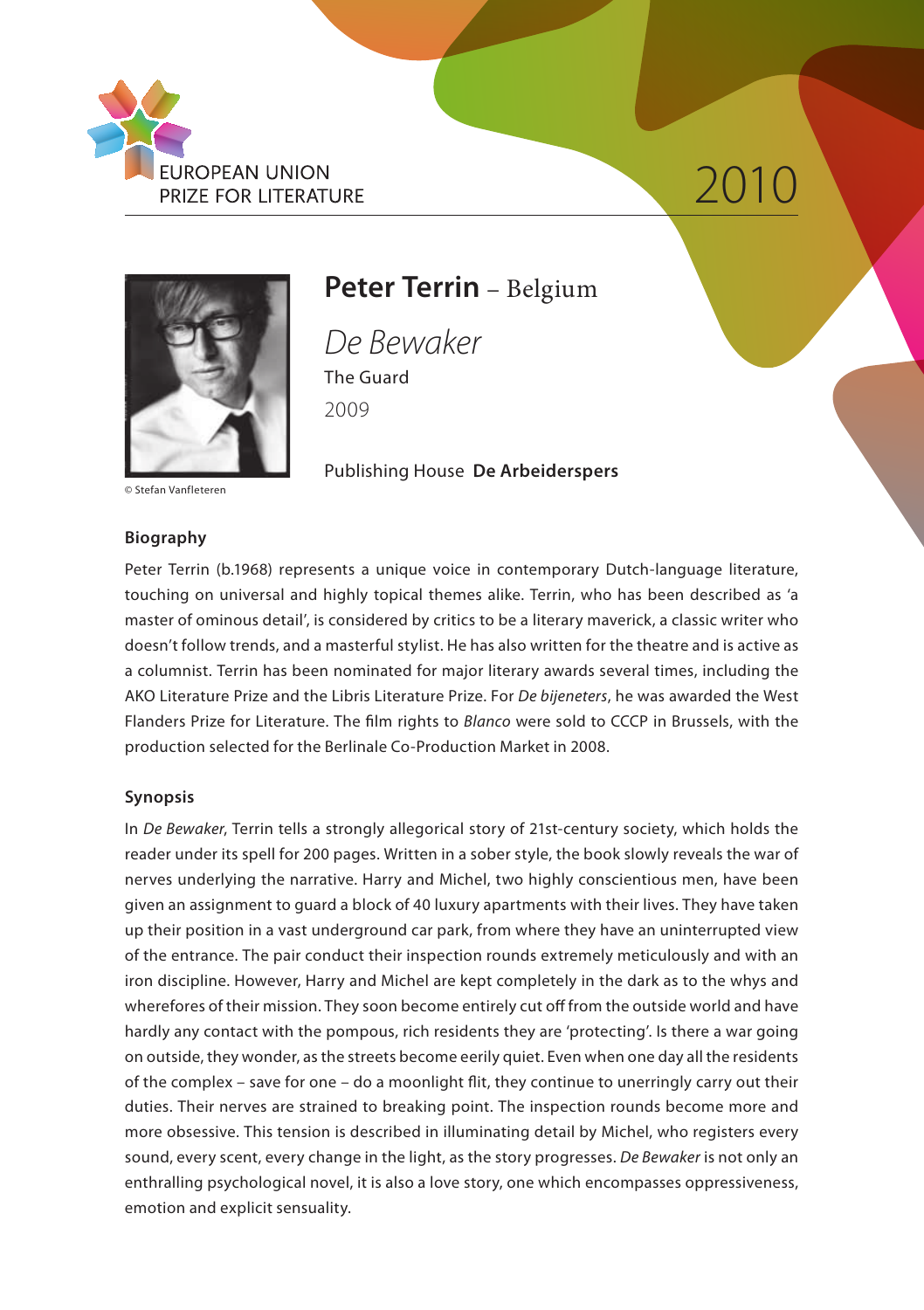## *De Bewaker* **Peter Terrin**

*Fragment hoofdstuk 69*

Door de stilte te verbreken heeft de fietser haar bevestigd. Hij heeft de stilte op slot gedaan. Zijn passage was het geluid van de vergrendeling. Er is niemand meer in de stad, een halvegare op een oude fiets en twee bewakers in een kelder niet te na gesproken.

Harry heeft zich vergist. Er is geen laatste bewoner in dit gebouw; na zo lang zouden we een teken van leven hebben opgevangen. Iedereen is vertrokken, iedereen is op de vlucht. De stad werd niet geëvacueerd, maar is simpelweg door iedereen op eigen houtje ontvlucht. Harry, ikzelf en de dolle fietser zijn achtergebleven.

Niemand heeft ons verwittigd. Zoals sommigen hebben voorspeld, doemt een nieuw soort oorlog op, gemakshalve de Nieuwe Oorlog genaamd. Een oorlog waarvan niemand weet of hij werkelijk bestaat, nog moet beginnen of reeds in alle hevigheid is uitgebroken. Iets uit een toekomstroman.

Wat het wapen is en wat de verwonding, welk doel is gesteld door welke partijen: daar heeft iedereen het raden naar. Precies hierin ligt het voornaamste kenmerk van deze wereldoorlog. Precies dit jaagt iedereen op de vlucht: de vijand is onbekend.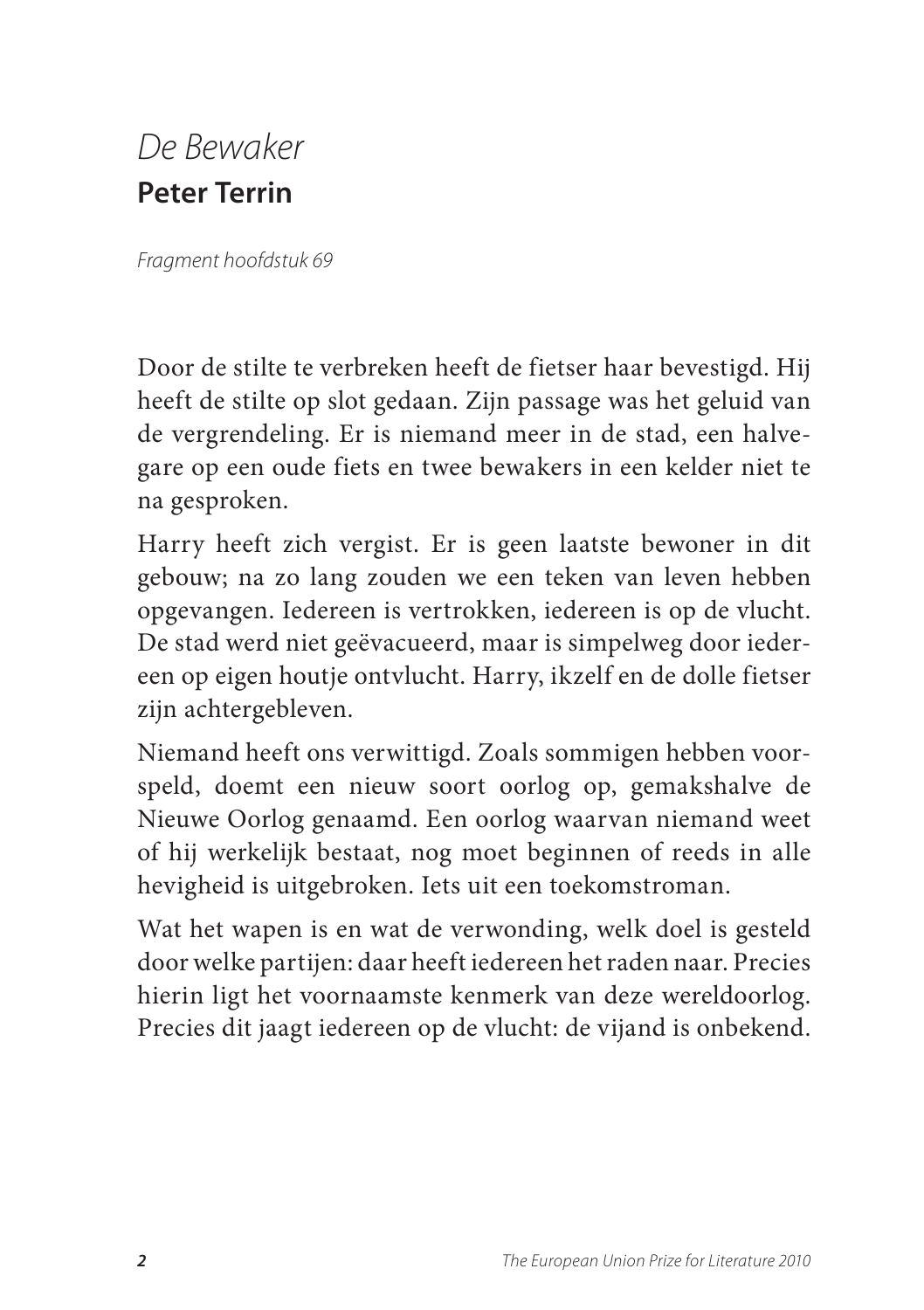De organisatie is ons uit het oog verloren. Bij een nucleaire aanval op de zuidkust was men ons komen halen. Bij een virale terreuraanval zou alles in het werk worden gesteld om de quarantaine van dit belangrijke stadsdeel zo vlug mogelijk op te heffen. Harry en ik zijn hier achtergelaten. Er is niemand meer om te beschermen en het gebouw wordt niet concreet bedreigd.

Ons verblijf op deze post is een administratieve vergetelheid van een dolgedraaide overste. Daarom horen wij niets van de organisatie, en niet omdat we in stilte zo voortreffelijk onze boontjes doppen. Daarom daagt de bewaker maar niet op. Men is ons vergeten.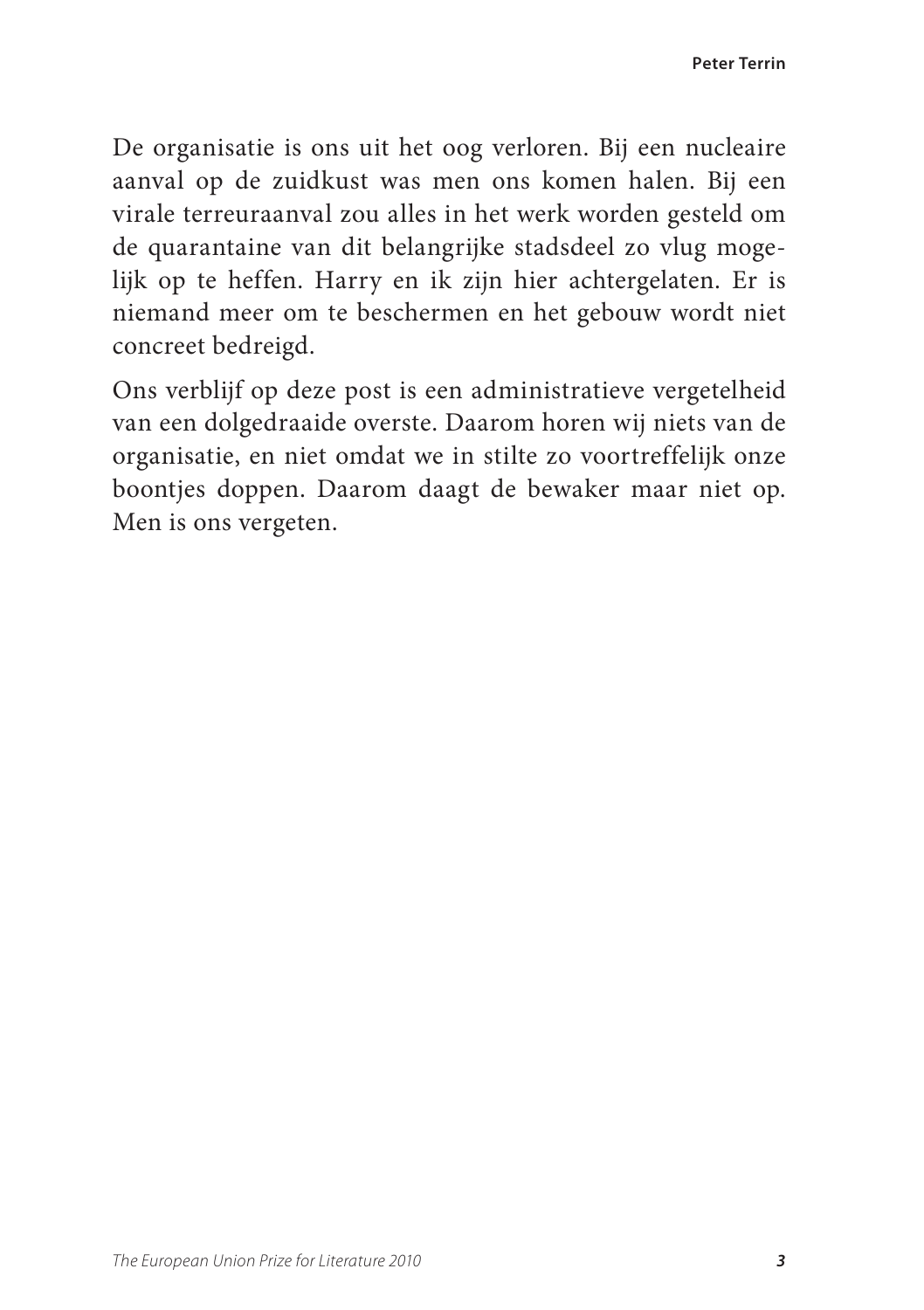# *The Guard* **Peter Terrin**

*Translated from the Dutch by David Colmer – Ch. 69*

By breaking the silence the cyclist has confirmed it. He's locked it down. The sound of his passing was the turning of the key. There is no one in the city except a halfwit on an old bike and two guards in a cellar.

Harry was wrong. There is no last resident left in the building; after all this time we would have seen some sign of life. Everyone's gone, everyone has fled. The city wasn't evacuated, its inhabitants just ran for it as best they could. Harry, me and the mad cyclist have been left behind.

No one informed us. Just as some people predicted, a new kind of war has arrived – conveniently referred to as the New War. A war whose very existence is subject to question, no one knowing whether it's already raging or yet to start. Something from a futuristic novel.

The weapons and the wounds they cause, the objectives and who's set them are anybody's guess. And *that* is the chief characteristic of this world war. That's what makes everyone flee: the enemy is unknown.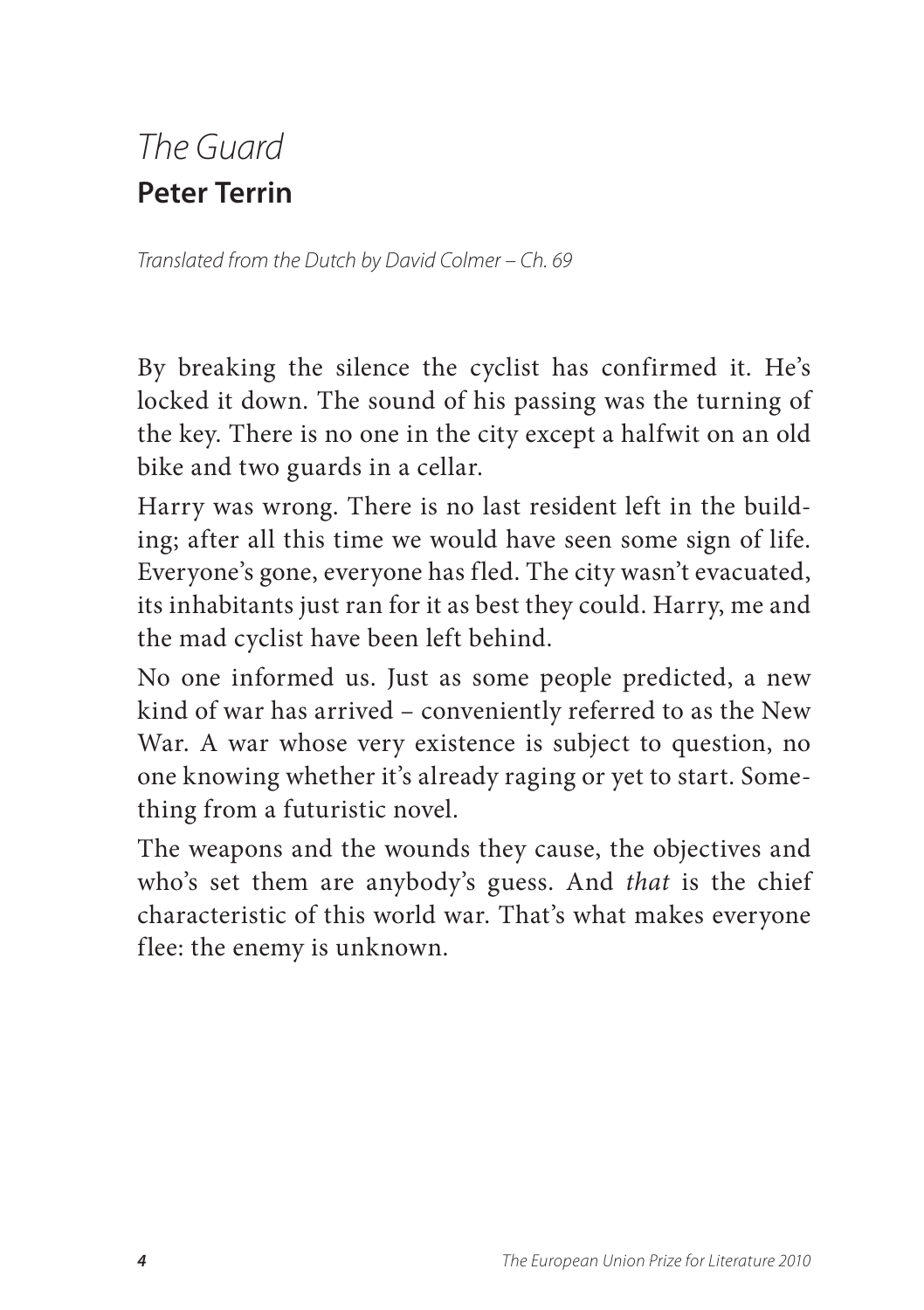We've slipped off the organisation's radar. After a nuclear attack on the south coast they would have come to pick us up. After a viral terrorist attack they would have done everything in their power to lift the quarantine in this crucial part of the city as soon as possible. Harry and I have been left behind. There is no one for us to protect and no concrete threat to the building.

Our ongoing posting here is an administrative oversight made by a commander who's cracked under the pressure. That's why we no longer hear anything from the organisation – not because we're doing such an excellent job of taking care of ourselves. That's why the guard doesn't show up. They've forgotten us.